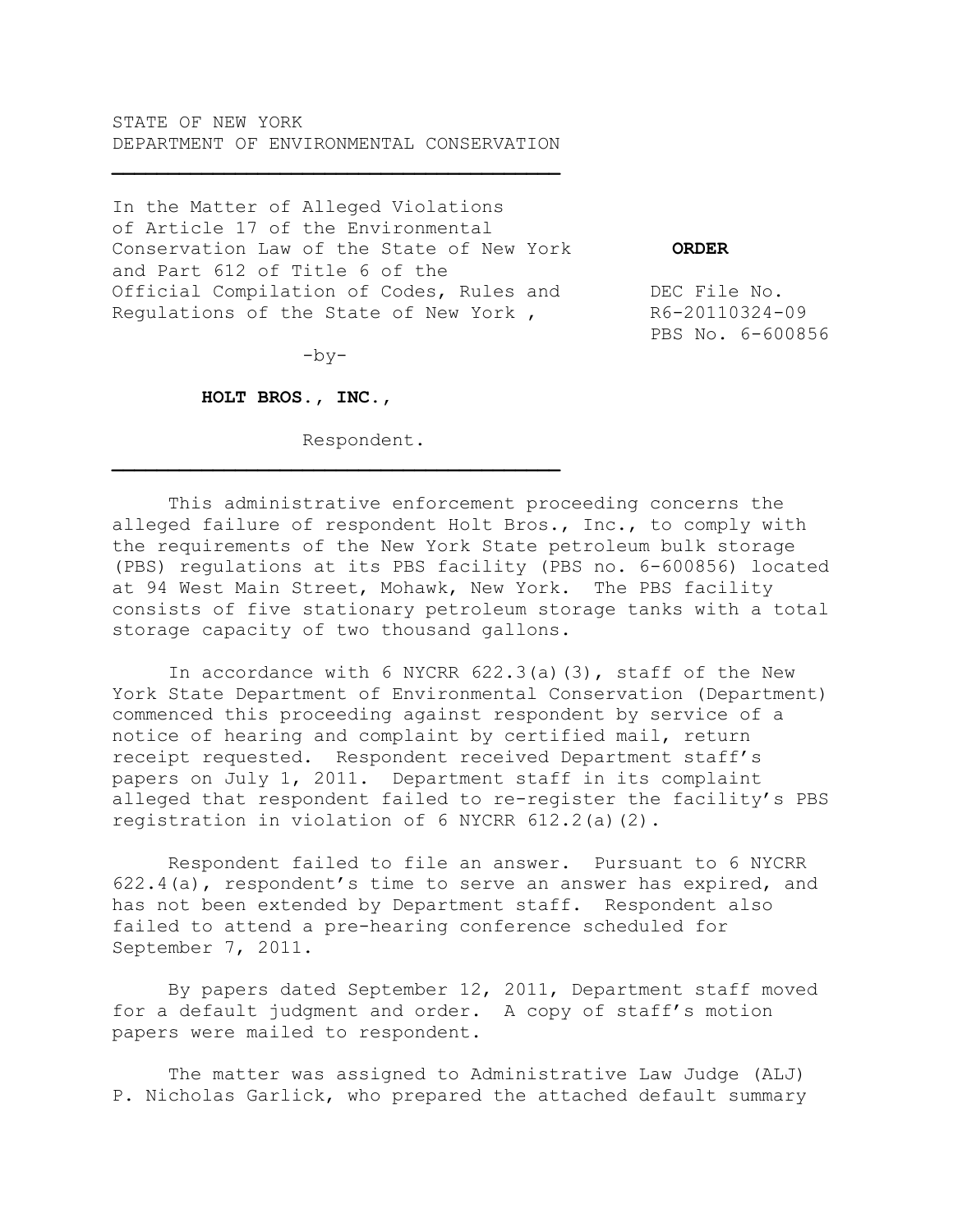report. I adopt the ALJ's report as my decision in this matter, subject to the following comments.

I concur with the ALJ's determination that Department staff is entitled to a finding of liability with respect to the charge that respondent failed to renew the PBS registration for its facility.

With respect to penalty, Department staff requested a civil penalty of two thousand five hundred dollars (\$2,500), two thousand dollars (\$2,000) of which would be payable. Five hundred dollars (\$500) of the civil penalty would be suspended upon the condition that respondent submit a renewal application for the facility and pay the applicable registration fee. In support of the requested civil penalty, staff noted that the civil penalty amount is within the range authorized by section 71-1929 of the Environmental Conservation Law and is consistent with DEC's Civil Penalty Policy (see DEE-1, dated June 20, 1990) and the Department's enforcement guidance entitled "DEE-22, Petroleum Bulk Storage Inspection Enforcement Policy," dated May 21, 2003. Department staff cites, as justification for the penalty, respondent's failure to re-register the facility despite being advised of the requirement by Department staff.

Based on this record, a civil penalty of \$2,500 is authorized and appropriate. The remedial action that Department staff requested, that is, for respondent to submit an approvable PBS registration renewal application for the facility and to submit the filing fee for that application, is also authorized and appropriate. I concur with the ALJ's recommendation to suspend \$500 of the civil penalty, conditioned upon respondent:

> -paying the non-suspended portion (\$2,000) of the penalty within twenty (20) days of the service of this order upon it;

-submitting to Department staff an approvable application to renew the registration of the PBS facility within twenty (20) days of the service of this order upon it;

-submitting the applicable PBS facility registration fee, together with the registration renewal application; and

-complying with all other terms and conditions of this order.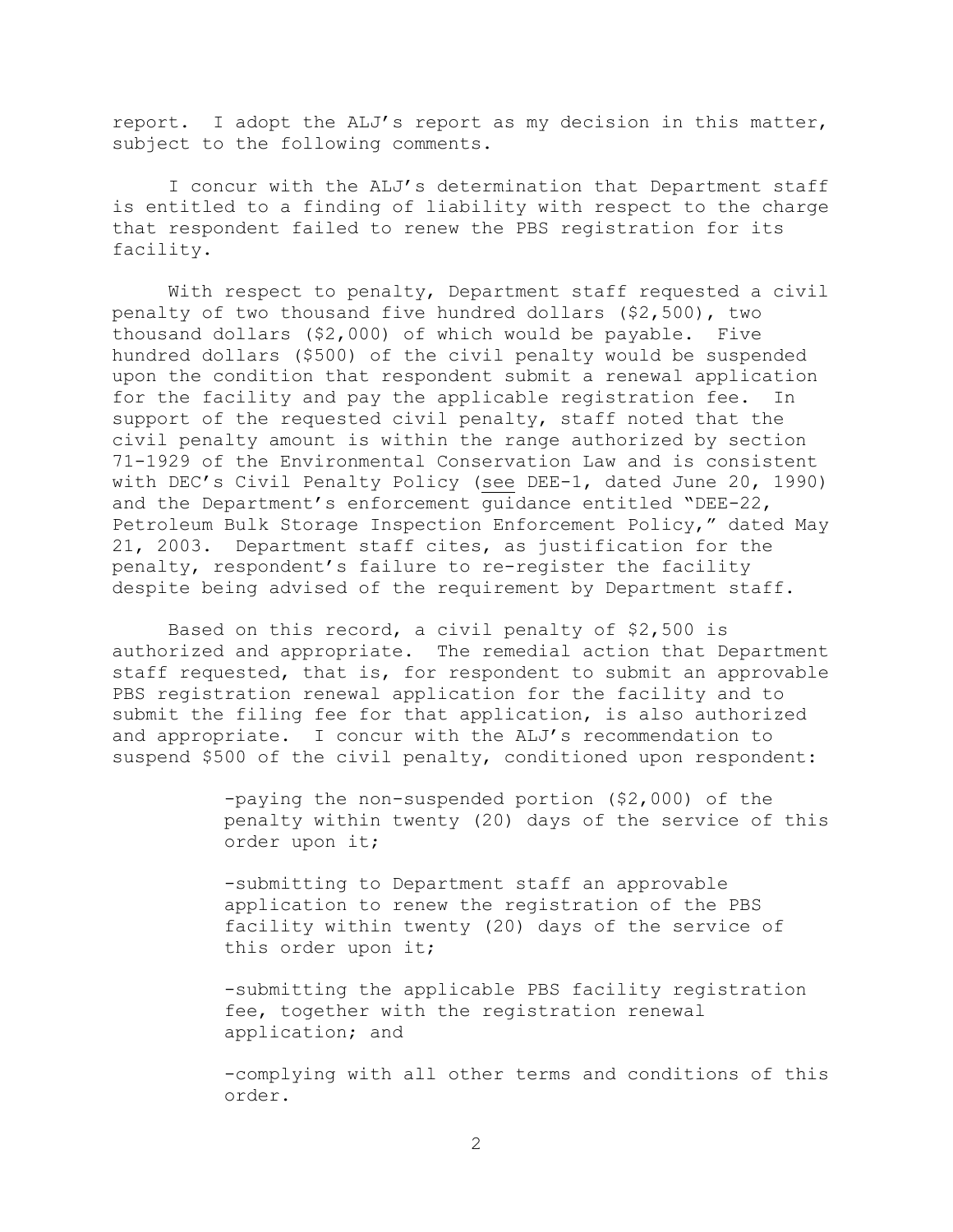**NOW, THEREFORE**, having considered this matter and being duly advised, it is **ORDERED** that:

- I. Pursuant to 6 NYCRR 622.15, Department staff's motion for default judgment is granted.
- II. Respondent Holt Bros., Inc. is adjudged to be in default and to have waived the right to a hearing in this proceeding. Accordingly, the alleged registration violation, as set forth in Department staff's complaint dated June 30, 2011, is deemed to have been admitted by respondent.
- III. Respondent Holt Bros., Inc. is adjudged to have violated 6 NYCRR 612.2(a)(2), by failing to renew the registration for its PBS facility (PBS no. 6-600856).
- IV. Respondent Holt Bros., Inc. is hereby assessed a civil penalty in the amount of two thousand five hundred dollars (\$2,500), of which five hundred dollars (\$500) is suspended on the condition that respondent complies with the conditions and terms of this order.
- V. The non-suspended portion of the penalty (that is, two thousand dollars [\$2,000]) is due and payable within twenty (20) days after service of this order upon respondent. Payment shall be made in the form of a cashier's check, certified check or money order made payable to the "New York State Department of Environmental Conservation" and mailed or hand-delivered to the Department at the following address:

Ronald J. Novak, P.E. Regional Enforcement Coordinator NYSDEC Region 6 317 Washington Street Watertown, New York 13601.

If respondent fails to comply with any of the terms and conditions of this order, including but not limited to the timely payment of the non-suspended portion of the civil penalty, the submission of an approvable PBS registration renewal application, or the submission of the registration filing fee, the suspended portion of the penalty (that is, five hundred dollars [\$500]) shall immediately become due and payable, and shall be submitted to Department staff in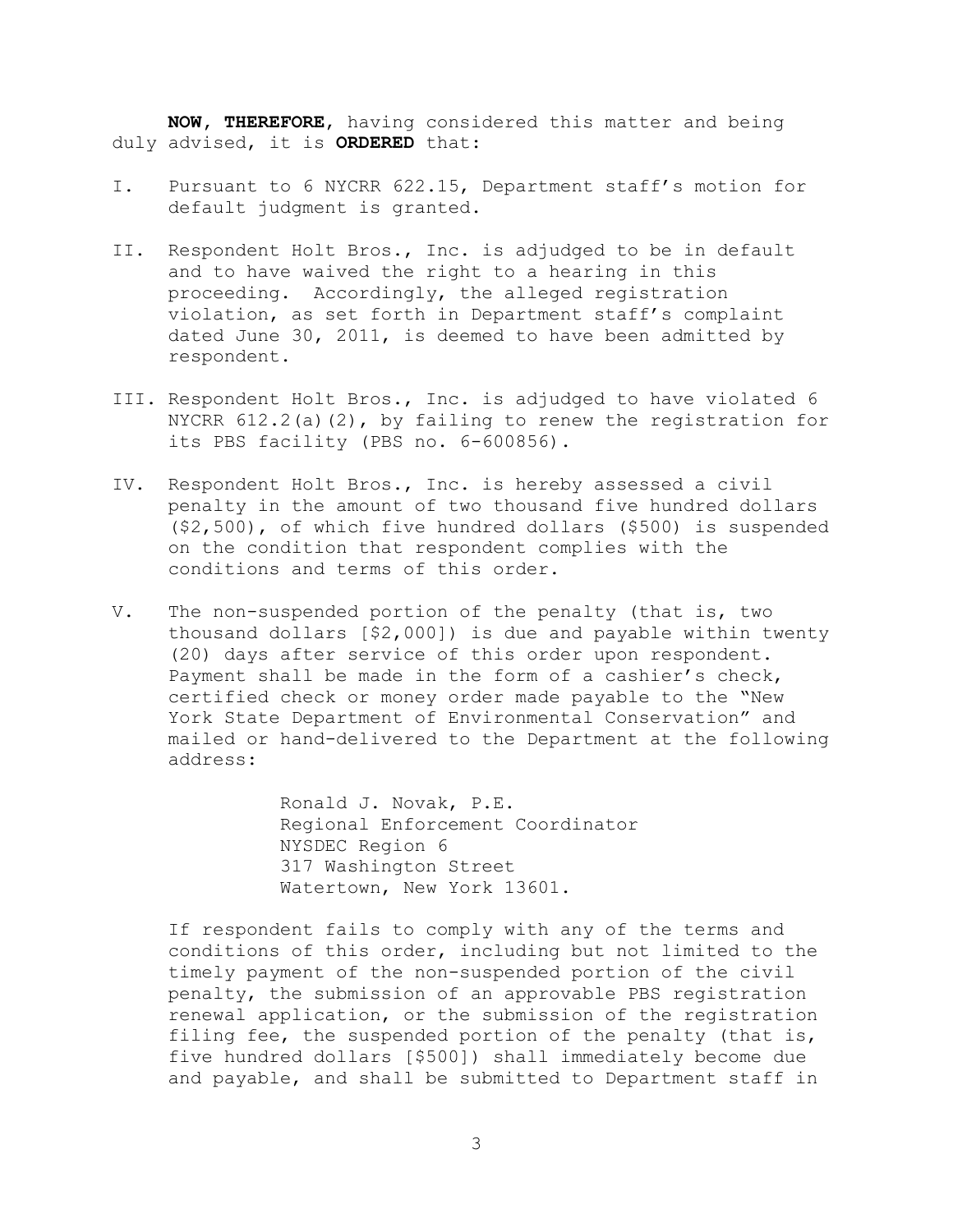the same form and to the same address as the non-suspended portion of the penalty.

- VI. Within twenty (20) days of service of this order upon respondent, respondent shall submit: (a) an approvable PBS registration renewal application for its PBS facility to Department staff; and (b) a one hundred dollar (\$100) registration fee.
- VII. All communications from respondent to Department staff concerning this order shall be directed to Ronald J. Novak, P.E., at the address set forth in paragraph V of this order.
- VIII.The provisions, terms and conditions of this order shall bind respondent Holt Bros., Inc., its agents, successors, and assigns, in any and all capacities.

New York State Department of Environmental Conservation

/s/

 $By:$ 

Joseph J. Martens Commissioner

Dated: Albany, New York October 13, 2011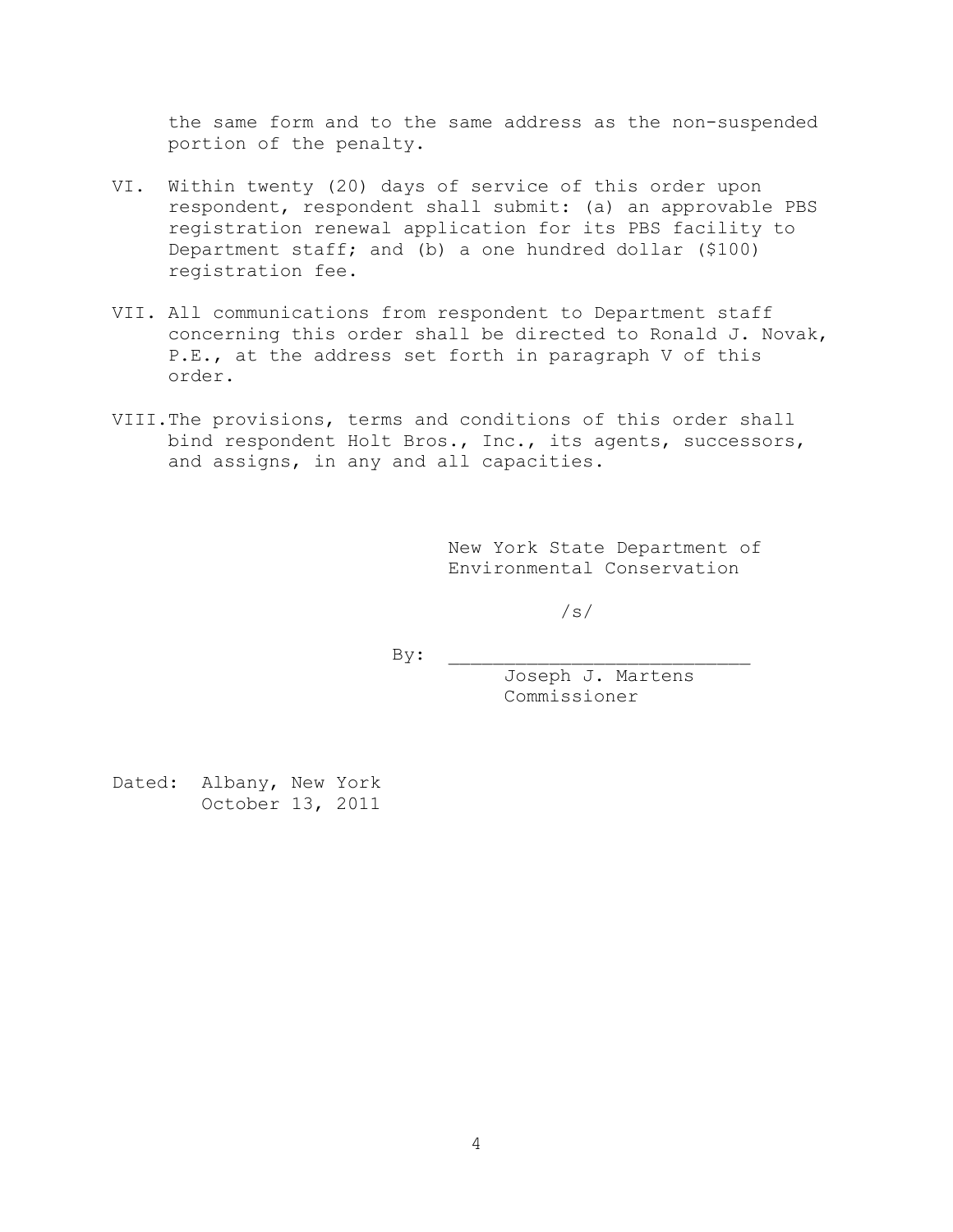## **STATE OF NEW YORK DEPARTMENT OF ENVIRONMENTAL CONSERVATION**

In the Matter of Alleged Violations of Article 17 of the Environmental Conservation Law of the State of New York SUMMARY REPORT and Part 612 of Title 6 of the Official Compilation of Codes, Rules and DEC File No. Regulations of the State of New York, R6-20110324-09

PBS No. 6-600856

 $-by-$ 

 **HOLT BROS., INC.,**

Respondent.

 $\mathcal{L} = \{ \mathcal{L} \}$ 

Staff of the Department of Environmental Conservation (DEC Staff) brought this administrative enforcement action against Holt Bros., Inc. (respondent) for failing to renew its registration for a Petroleum Bulk Storage (PBS) facility (#6- 600856) it owns at 94 West Main Street, Mohawk, New York in violation of 6 NYCRR 612.2(a)(2). DEC Staff requests an order from the Commissioner finding the respondent liable for failing to reregister the facility, imposing a twenty-five hundred dollar (\$2,500) civil penalty, and requiring the respondent to reregister the facility.

A notice of hearing and complaint were served upon the respondent, by certified mail, return receipt requested, on July 1, 2011. The respondent failed to file an answer to the complaint or to attend a prehearing conference which was scheduled for September 7, 2011. By papers dated September 12, 2011, DEC Staff moved for a default judgment and order against the respondent pursuant to 6 NYCRR 622.15. DEC Staff mailed a copy of the default motion and supporting papers to the respondent. As of the date of this default summary report, the DEC Office of Hearings and Mediation Services has not received any response from or on behalf of the respondent.

DEC Staff's default motion papers consist of the following documents: (1) a notice of motion; (2) a motion for default judgment and order; (3) the affirmation of DEC Staff counsel Randall C. Young, Esq.; and (4) a cover letter. Attached to Mr. Young's affirmation are: (1) an affidavit of service of the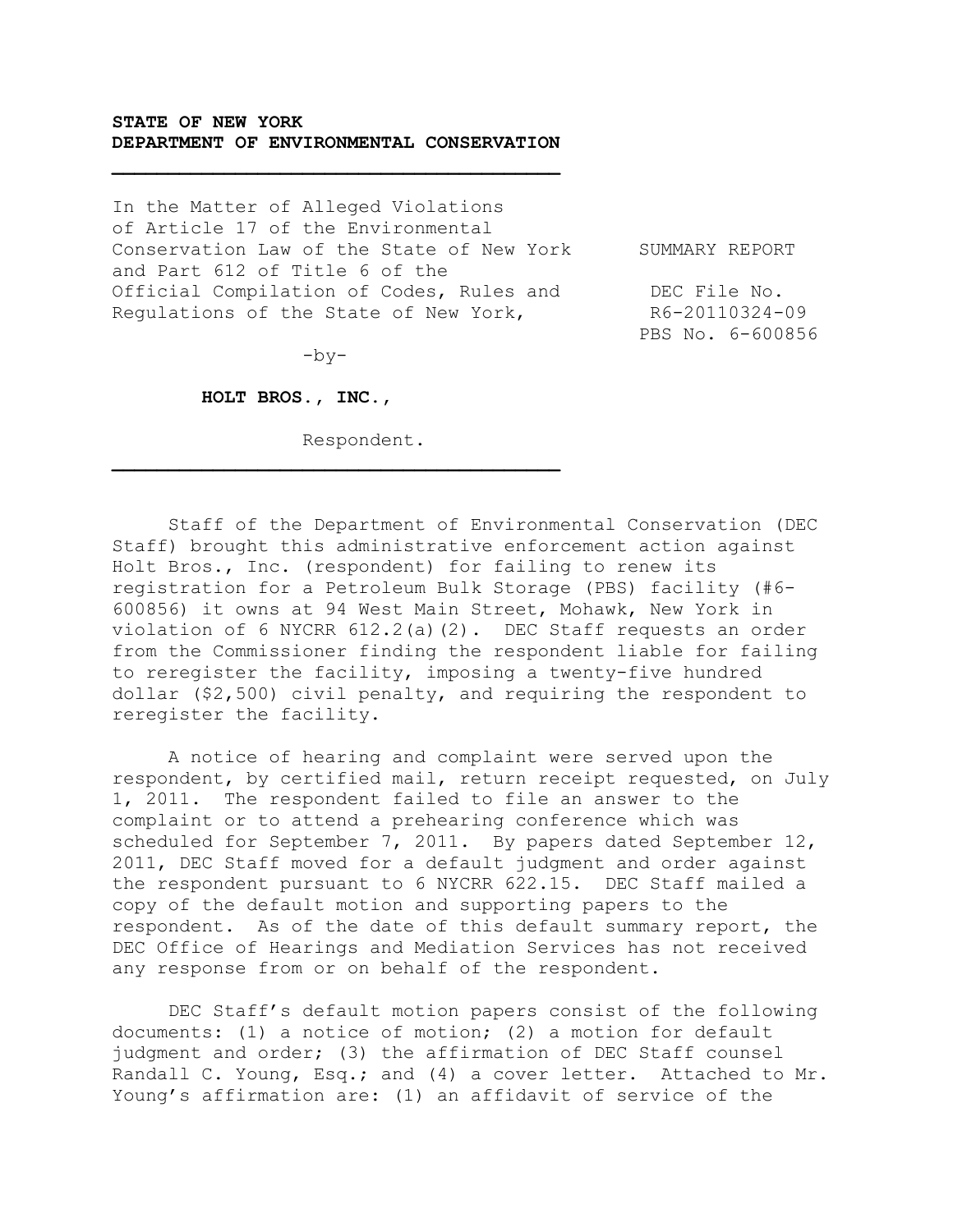notice of hearing and complaint; (2) a United States Postal Service's Track & Confirm receipt; (3) a copy of the notice of hearing and complaint; and (4) a proposed order in this matter.

## **DISCUSSION**

Subdivision 622.15(a) of 6 NYCRR (default procedures) provides that a respondent's failure to file a timely answer, or other specified failures to respond, constitutes a default and a waiver of a respondent's right to a hearing. Subdivision 622.15(b) of 6 NYCRR states that a motion for default judgment must contain: "(1) proof of service upon the respondent of the notice of hearing and complaint or such other document which commenced the proceeding; (2) proof of the respondent's failure to appear or failure to file a timely answer; and (3) a proposed order."

In Matter of Alvin Hunt d/b/a Our Cleaners, (Decision and Order of the Commissioner, July 25, 2006), the Commissioner set forth the process to be followed by an administrative law judge (ALJ) in reviewing a default motion. First, an examination of the proof of service of notice of hearing and complaint is required as well as the proof of the respondent's failure to appear or file a timely answer. Then an ALJ must consider whether the complaint states a claim upon which relief may be granted and if so, whether the penalty and any remedial measures sought by staff are warranted and sufficiently supported.

In this case, DEC Staff has met the requirements of 6 NYCRR 622.15 and the complaint sets forth a cause of action for which relief can be granted. Attached to the complaint is a copy of a PBS certificate for the facility which expired on June 22, 2010. The complaint alleges that no application to renew this registration has been submitted nor has DEC Staff received notice that the facility is permanently closed or transferred to another owner. In his affirmation, Mr. Young states that no answer has been received, though it was due no later than July 21, 2011, and that the respondent failed to attend a pre-hearing conference scheduled for September 7, 2011. Based on this information, DEC Staff is entitled to a default in this matter.

DEC Staff requests language in the Commissioner's order imposing a civil penalty of twenty-five hundred dollars (\$2,500) and requiring the respondent to submit an approvable PBS registration renewal application and appropriate fee. DEC Staff requests that, of the twenty-five hundred dollar (\$2,500) civil penalty amount, two thousand dollars (\$2,000) be made payable

2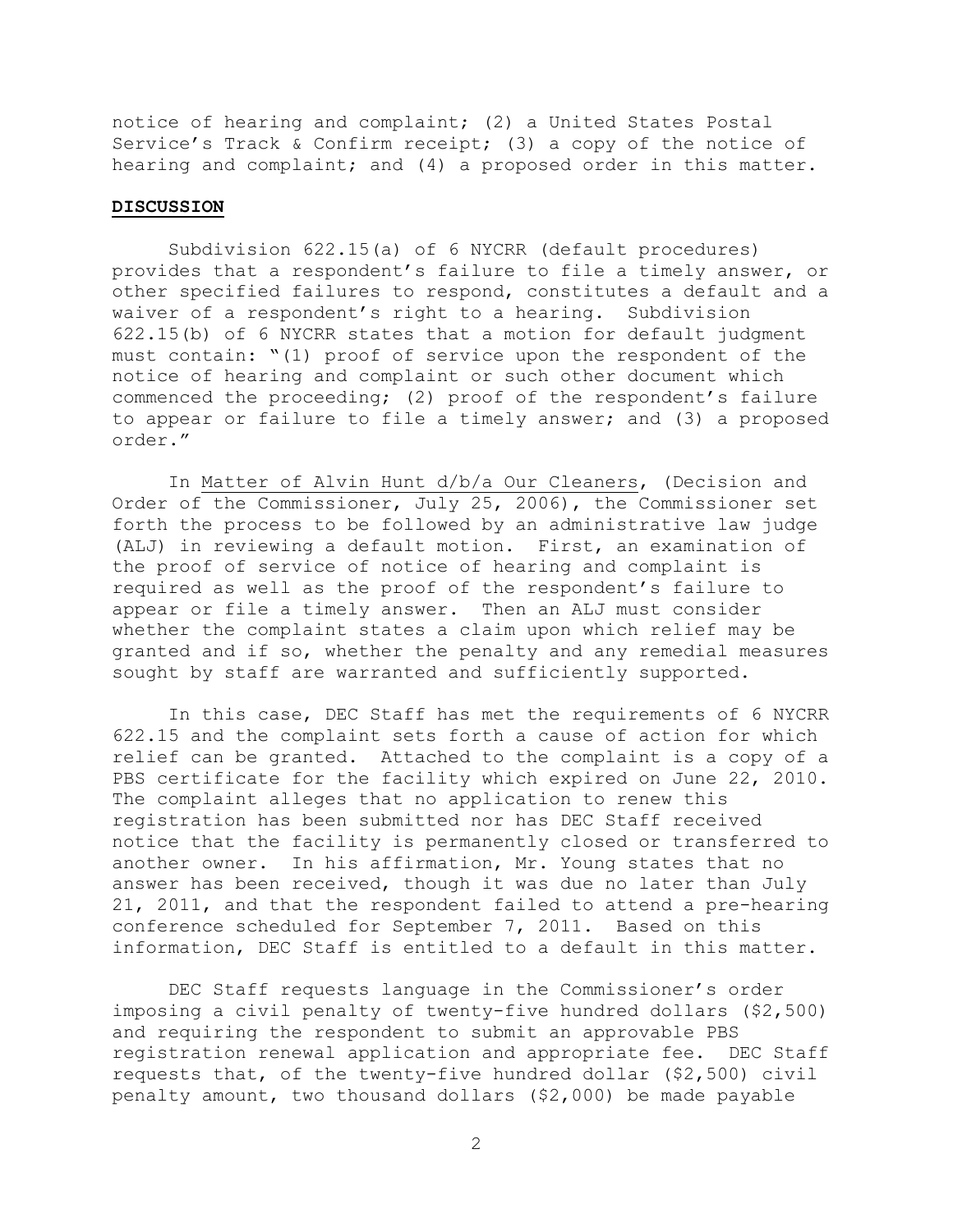and five hundred dollars (\$500) be suspended upon the condition that Holt Bros., Inc. submit a renewal application within twenty days and pay the \$100 fee. In support of DEC Staff's recommended penalty amount, Mr. Young states that the requested civil penalty is within the range authorized by ECL 71-1929, which authorizes a penalty of up to \$37,500 per day for any violation of any provision of ECL article 17, or any rule or regulation promulgated thereunder. He also states that the requested civil penalty amount is consistent with DEC's Civil Penalty Policy (see DEE-1, dated June 20, 1990) and the Department's enforcement guidance memorandum entitled "DEE-22, Petroleum Bulk Storage Inspection Enforcement Policy," dated May 21, 2003 (PBS Enforcement Policy). He cites as justification for the penalty respondent's failure to reregister the facility despite being advised of the requirement by DEC Staff. Based on this, it is reasonable for the Commissioner to conclude that DEC Staff's requested civil penalty is justified in this case.

In addition to the requested civil penalty, DEC Staff seeks the inclusion of language in the Commissioner's order that would require respondent to reregister the PBS facility and pay the registration fee of one hundred dollars (\$100). Based on the papers in the record, it is reasonable for the Commissioner to include DEC Staff's requests in his order.

## **FINDINGS OF FACT AND CONCLUSIONS OF LAW**

- 1. Holt Bros., Inc. is an active domestic corporation with a principal executive office at 94 West Main Street, Mohawk, New York. At this address, Holt Bros., Inc. operates a retail automobile dealership and owns a petroleum bulk storage facility (#6-600856) consisting of five stationary petroleum storage tanks with a total storage capacity of two thousand gallons.
- 2. Holt Bros., Inc. registered the PBS facility in 2005 and this registration expired on June 22, 2010. Holt Bros., Inc. has not submitted an application to renew its registration, nor has it submitted any notice that the facility has been permanently closed or that the ownership of the facility has been transferred. Holt Bros., Inc. violated 6 NYCRR  $612.2$ (a)(2) by failing to reregister its PBS facility.